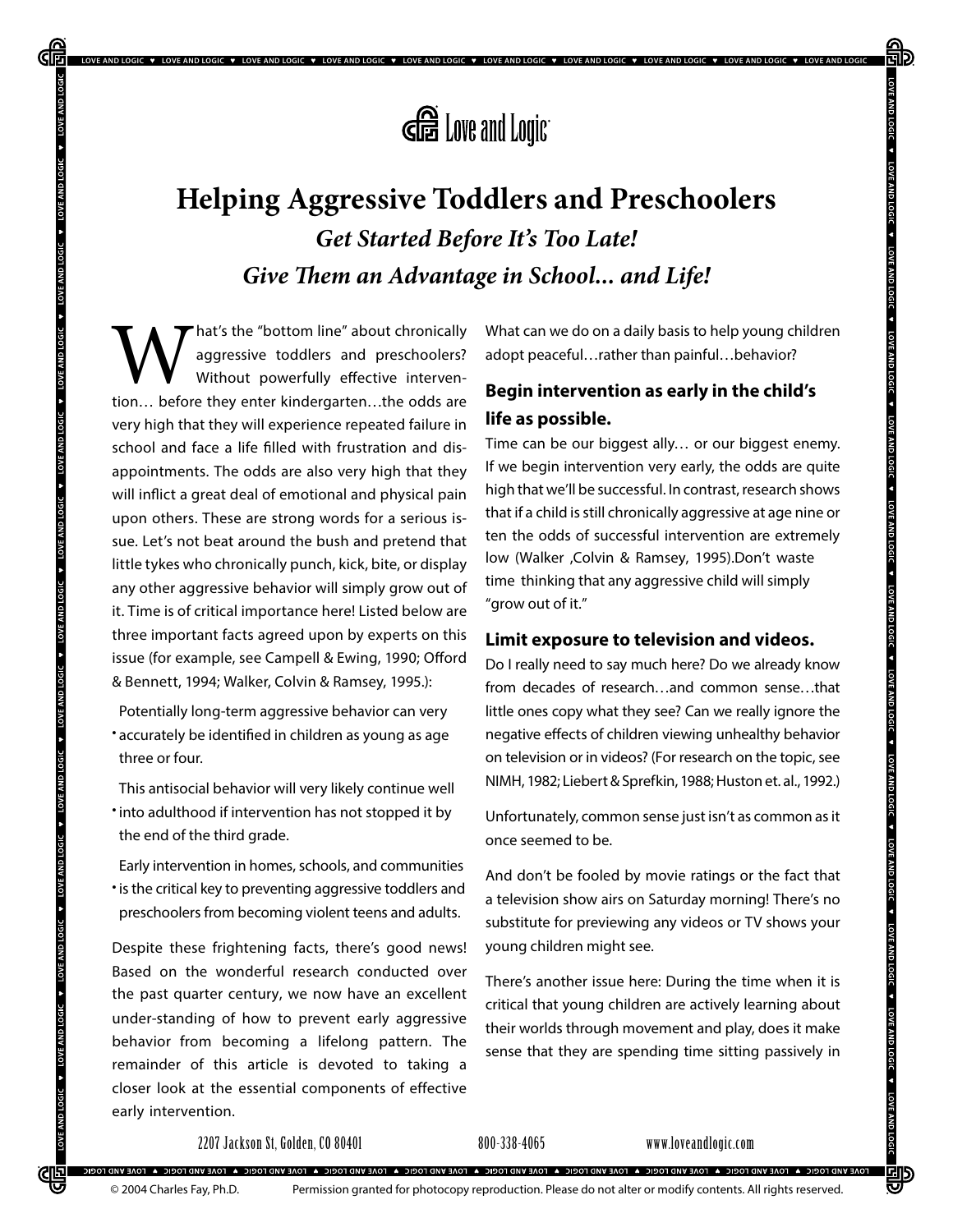

V LOVEAND LOGIC V LOVEAND LOGIC V LOVEAND LOGIC V LOVEAND LOGIC V LOVEAND LOGIC V LOVEAND LOGIC V LOVEAND LOGIC V LOVEAND LOGIC V LOVEAND LOGIC V LOVEAND LOGIC V LOVEAND LOGIC V LOVEAND LOGIC V LOVEAND LOGIC V LOVEAND LOGI

# **Helping Aggressive Toddlers and Preschoolers** *Get Started Before It's Too Late! Give Them an Advantage in School... and Life!*

front of a screen? Is there any way that young children can learn the complex social, behavioral, and cognitive skills essential for success in school by sitting like zom-bies in front of the television? No way!

The more television a child watches, the more problems he or she will eventually have in school. It's just that simple.

### **Practice alternatives to spanking.**

**AND LOGIC** 

I've met many naturally great parents, with very nice children, who believe that spanking really works. These parents swear by it, and their kids seem to be living proof that a whack on the bottom magically imparts responsible behavior.

A closer look at these good families tells the real tale. While the parents think spanking is responsible for their success, what has really created such nice kids is all of the loving limits, guidance, and effective techniques of corporal punishment back fire in the long term, what they are using. When I ask how often they actually have to spank their children, these parents usually have a very difficult time remembering the last time. The real truth of the matter is that their kids are good kids because they are good and loving parents… not because they consider spanking a good technique.

The wisest and most sophisticated parents understand that little tykes copy the behavior of the "big" people around them. If a child has already shown signs of aggression, does it make any sense, whatsoever, to teach them a new battlefield technique by administering a hand to their butt? One smart mother commented, "It doesn't make a lick of sense to spank a kid when that kid has already made a habit of 'spanking' others."

day be in charge of selecting their nursing homes.

Researchers have observed that, in general, youngchildren who are spanked display far more aggressive behavior than those who aren't (see for example Sears, Maccoby, & Levin 1957; Strassberg, Dodge, Petit, & Bates, 1994; Straus, Sugarman & Giles-Sims, 1997). Can we truly ignore all of this research?

Less sophisticated and less wise parents ignore all of these facts and attempt to argue that spanking teaches kids a good lesson. These are often the parents whose children are hanging on by an emotional thread. How sad.

### **Consistently apply empathy and logical consequences for aggressive behavior.**

If there's scientific proof that spanking and otherforms can we do instead? With very young children there are two Love and Logic strategies that clearly apply here: (1) The "Uh Oh Song"; and (2) The "Energy Drain."

When a young child is behaving aggressively, one option is to sing "Uh oh" and place the child gently in his or her room, a playpen, or someplace else where we know the child will be safe and will not be able to trick us into giving them more attention while they are mis-behaving. Without yelling or threatening, we remove the child from the scene of the crime.

The key to success with the "Uh Oh Song" is to give the child little or no attention…positive or negative… while they are being removed or while they are serving time.

Smart parents also realize that their children will some-

2207 Jackson St, Golden, CO 80401 800-338-4065 www.loveandlogic.com

.<br>TOAE VIAD FOOIC & TOAE VIAD FOGIC & TOAE VIAD FOAE VIAD FOGIC A TOAE VIAD FORE VIAD FORE VIAD FORE VIAD FORE VIAD FOAE VIAD FORE VIAD FORE VIAD FORE VIAD FORE VIAD FORE VIAD FORE VIAD FORE VIAD FORE VIAD FORE VIAD FORE V

OVE AND LOGIC

<u>CIE</u>

Permission granted for photocopy reproduction. Please do not alter or modify contents. All rights reserved.

剛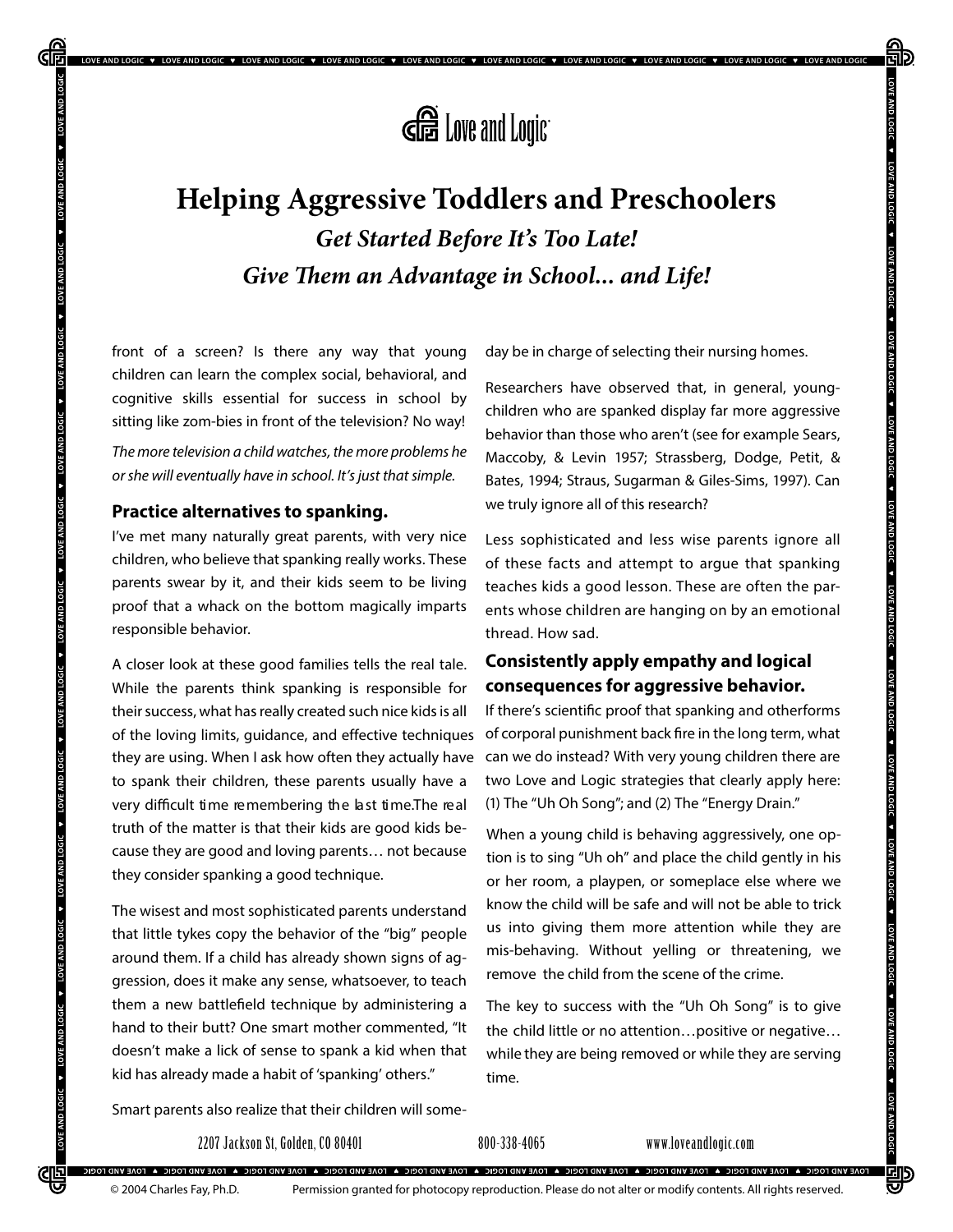

LOVE AND LOGIC V LOVE AND LOGIC V LOVE AND LOGIC V LOVE AND LOGIC V LOVE AND LOGIC V LOVE AND LOGIC V LOVE AND LOGIC V LOVE AND LOGIC V LOVE AND LOGIC V LOVE AND LOGIC V LOVE AND LOGIC V

# **Helping Aggressive Toddlers and Preschoolers** *Get Started Before It's Too Late! Give Them an Advantage in School... and Life!*

The fewer words we use while the child is misbehaving, the more e*ff*ective we will be.

**UP LOGIC** 

Another key to success is to make certain that the child is calm before they are allowed to return.

Before experimenting with the "Uh Oh Song," be sure to review the step-by-step instructions on pages 71–76 of our book, Love and Logic Magic for Early Childhood.

Parents who consistently apply the "Uh Oh Song" rave about how it has changed their lives for the better. Teachers who slightly modify it for use in their early childhood classrooms do the same.

By four years of age, most kids are ready for the "Energy Drain" approach, which is described on pages 107– 108 of the book mentioned above. A foster mother wrote us and described how she used this with a young boy, Roger, who had turned fighting with his siblings into an art form. Every time Roger hit, she'd inform him, with sincere sadness in her voice, that he had drained her energy. Sadly for Roger, the only way energy could be replaced was to do extra chores for his unhappy, drained mother.

Not long after Mom discovered Love and Logic, Roger was asked by his therapist, "How's the fighting going?"

Displaying his disgust by rolling his eyeballs back in their sockets, Roger replied,"Don't do it no more. It drains Mom's energy. I'm sick and tired of putting en-ergy back into her!"

From that day on, Roger waged far fewer battles, and his foster mom had far more energy!

### **Neutralize arguments and power struggles.**

Research on adult-child interaction patterns shows that children who are able to suck their parents and teachers into power struggles and arguments are significantly more likely to develop severely noncompliant… and aggressive… behavior in adolescence and adulthood (Patterson & Stouthamer-Loeber, 1984).

Fortunately, Love and Logic offers a powerful skill for putting an end to damaging arguments and power struggles!

What's the first step? Go brain dead. That's right. Do not think about what an arguing child is saying. If we think too hard, might it be too difficult for us to refrain from falling into the unfortunate trap of lecturing, threatening, arguing, or getting so worn out that we back down? The less we think about what the child is saying, the calmer we will stay.

The second and final s tep i nvolves r epeating j ust o ne simple phrase, over and over again, in a calm, empathetic way. My very favorite "argument-ender" is the following:

#### I love you too much to argue.

Parents and teachers who master the skill of becoming a loving "broken record"when kids argue are parents and teachers whose children are a lot more fun to be around!

### **Teach social skills and problem solving on a daily basis.**

Over years of observing and interviewing hundreds of very successful teachers and parents of special needs children, I've noticed that they all seem to say the same thing:

2207 Jackson St, Golden, CO 80401 800-338-4065 www.loveandlogic.com

.<br>TOAE VAD FOCEIC & FOAE VAD FOGEIC A FOAE VAD FOAE VAD FOEIC A FOAE VAD FOEU A FOAE VAD FOEU CA FOAE VAD FOEU CA FOAE VAD FORE VAD FORE VAD FOR VAD FORE VAR DO FO

**egy**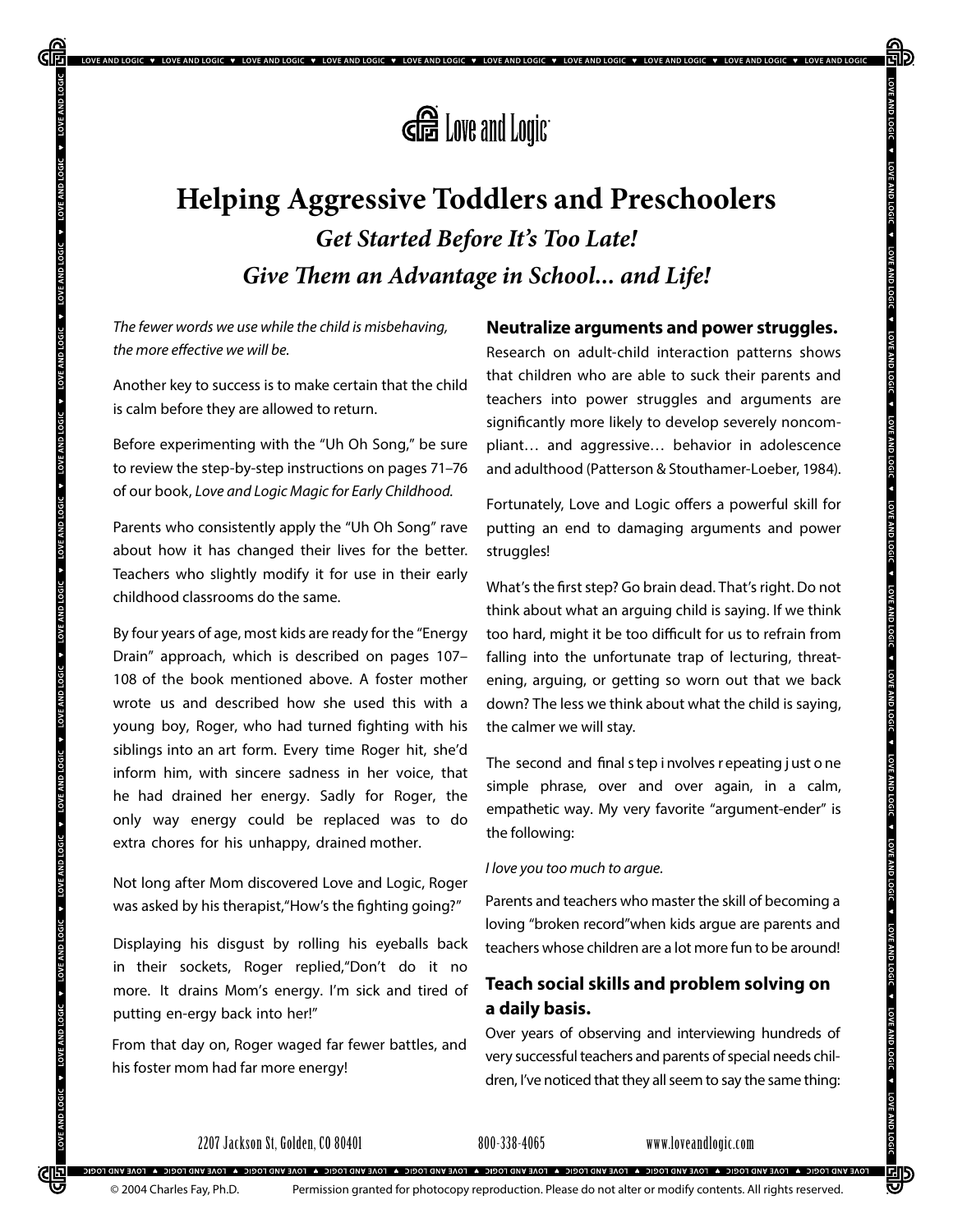

.<br>OVE AND LOGIC ♥ LOVE AND LOGIC ♥ LOVE AND LOGIC ♥ LOVE AND LOGIC ♥ LOVE AND LOGIC ♥ LOVE AND LOGIC ♥ LOVE AND LOGIC ♥ LOVE AND LOGIC

# **Helping Aggressive Toddlers and Preschoolers** *Get Started Before It's Too Late! Give Them an Advantage in School... and Life!*

I can't assume that this child knows how to behave until I have repeatedly taught them and shown them how to behave. I also can't assume that they will learn it and remember it after I've taught it just once, twice, three times, or more. They will eventually learn how to behave only if I teach them just a small amount at a time and review it over and over again each and every day.

Successful parents and teachers identify specific behaviors they want kids to perform,and they repeatedly model and teach these behaviors, such as:

• How to share

AND LOGIC

- • How to stand in line without touching others
- • How to say "please" and "thank you" What it looks like to be helpful
- • How to comfort someone who is upset
- • How to listen
- How to tell others how you feel instead of acting out your feelings by hitting, pushing, etc.
- • How to compromise
- • How to comfort yourself when you don't get your way

Young children learn through play. Great parents and teachers of young children teach through play. In the following example, Dad teaches three-year-old Ethan a fun lesson in problem solving:

Dad: (Holding Fred, the stuffed skunk) Uh oh, Fred has a big problem!

Ethan: What?

OVE AND LOGIC V LOVE AND LOGIC

<u>CIE</u>

Dad: His friends are calling him names. They say he smells like a skunk.

Ethan: He IS a skunk!

| Dad:      | Yeah. But it hurts his feelings. What do you<br>think he should do?                                                           |
|-----------|-------------------------------------------------------------------------------------------------------------------------------|
| Ethan:    | Maybe bite their noses!                                                                                                       |
| Dad:      | Oh no. What would happen if he did that?                                                                                      |
| Ethan:    | He'd get in big troublehave to go to<br>his room.                                                                             |
| Dad:      | Yeah. How sad. And then he wouldn't be able<br>to play anymore. What else could he do?                                        |
| Ethan:    | Don't know.                                                                                                                   |
| Dad:      | What if he was just silly and said, "I know.I'm<br>very, very smelly. Woooo Weeee!" and played<br>with the other kids anyway? |
|           | Ethan: Good! Silly!                                                                                                           |
| And so on |                                                                                                                               |

#### **Systematically attend to positive behavior.**

How often does the following vicious cycle develop in the lives of aggressive toddlers?

- 1. The child hits, kicks, bites, or does something else hurtful.
- 2. A well-meaning adult quickly gives the aggressive child far too much attention in the form of warnings, lectures, or "punishments."
- 3. Subconsciously, the child learns that they receive the lion's share of the attention every child craves (albeit negative attention) when they are behaving poorly.
- 4. The child acts out more frequently to get this attention.

2207 Jackson St, Golden, CO 80401 800-338-4065 www.loveandlogic.com

.<br>4 TOAE VIA DORE C 10 FOAE VIAD FORE VIA DORE VIAD FORE VIAD FORE VIAD FORE A FOAE VIAD FORE 4 FOAE VIAD FORE VIA FORE VIAD FORE VIAD FORE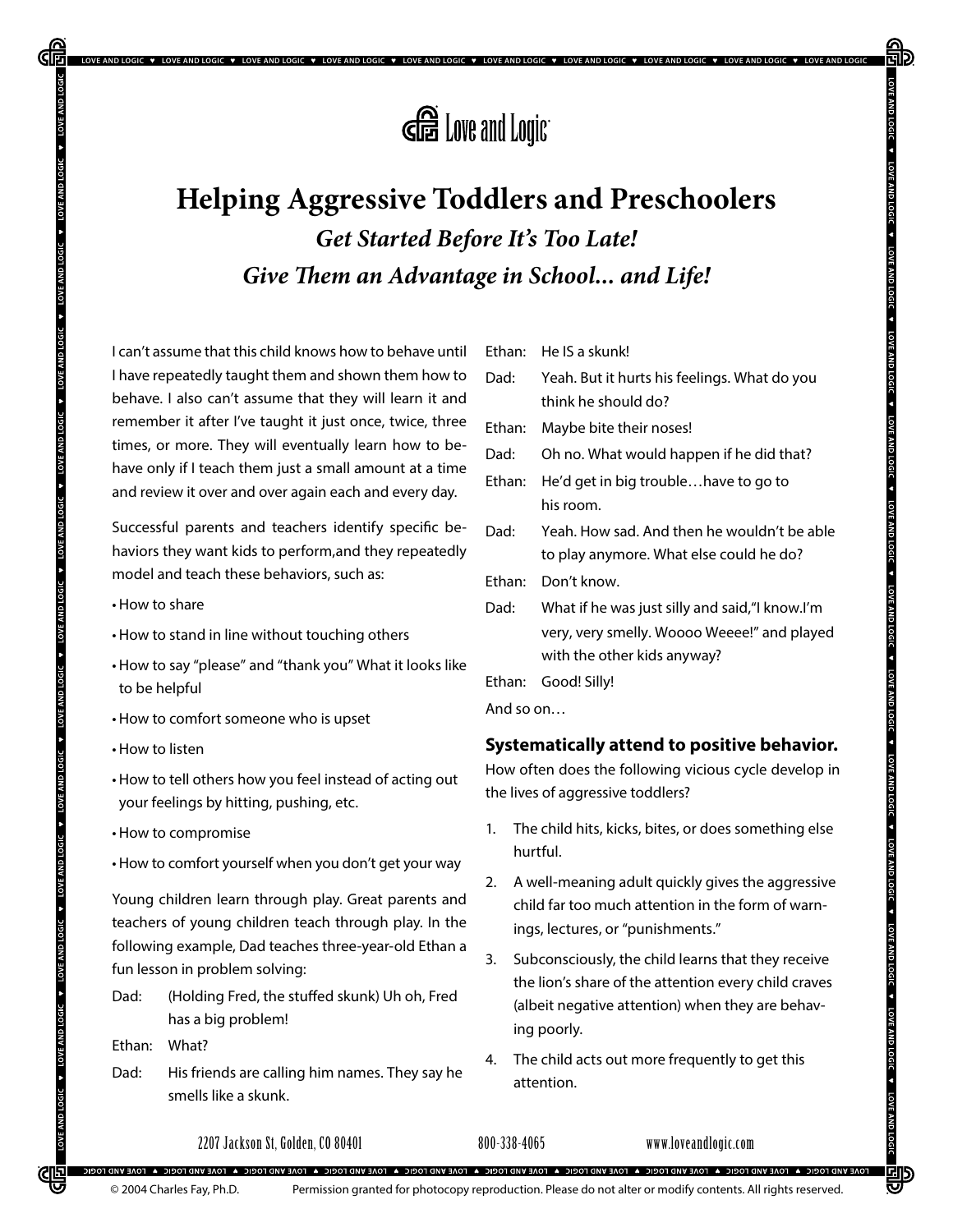

LOVE AND LOGIC ♥ LOVE AND LOGIC ♥ LOVE AND LOGIC ♥ LOVE AND LOGIC ♥ LOVE AND LOGIC ♥ LOVE AND LOGIC ♥ LOVE AND LOGIC ♥ LOVE AND LOGIC

# **Helping Aggressive Toddlers and Preschoolers** *Get Started Before It's Too Late! Give Them an Advantage in School... and Life!*

5. Well-meaning adults quickly give the child even more attention when he/she acts aggressively.

**UP LOGIC** 

6. The cycle repeats itself over and over again, intensifying with each repetition.

The key to breaking this dangerous cycle involves paying close attention to the child and systematically "noticing" when they are performing the behaviors we want.More specifically, this aggression "antidote" involves the follow sequence of actions:

- 1. When the child is behaving, move over to the child, kneel down, and smile.
- 2. Look into their bright little eyes.
- 3. Give them a gentle pat on the back, a "high five," or a hug.
- 4. Describe the positive behavior you just witnessed, using the format,"I noticed…"

Far too frequently, we heap far too much nonspecific praise upon children. The more specific and precise our description of the behavior, the more successful we will be. For example,"I noticed that you shared the red truck with Jamie" will surely yield more favorable results than, "I noticed you are being so nice and sweet." In my pre-sentations, I often give this tip:

Notice and speci*fi*cally describe… rather than praise.

### **Consult with qualified medical and mental health professionals.**

Listed are just a few possible causes of aggressive behavior in young children:

• Poor parenting

• Trauma in the form of abuse or neglect

- Brain damage due to closed-head injury, lack of oxygen during the birth process, prenatal exposure to drugs, alcohol, or other toxins, etc.
- • Genetic abnormalities
- • Other health problems
- • Marital problems resulting in family instability
- • Observation of aggressive peers

The list goes on.

Wise parents don't hesitate to consult with qualified medical and mental health professionals in order to rule out as many potential causes for the aggression as possible and treat the ones that seem to be playing a role in the problem.

### **Apply multiple effective interventions simultaneously.**

The research is clear. The more helpful things we do to address the problem…and do at the same time… the greater the chances of success (Henry, 1987; Webster- Stratton & Hammond, 1997).

For example, an ineffective plan for Amy, a very aggressive youngster, might involve simply delivering a logical consequence each time she acts out.

An effective plan would involve not only delivering a logical consequence each time Amy acted aggressively, but also many other components, including limiting

2207 Jackson St, Golden, CO 80401 800-338-4065 www.loveandlogic.com

.<br>TOAE VAD FOCEIC & FOAE VAD FOGEIC A FOAE VAD FOAE VAD FOEIC A FOAE VAD FOEU A FOAE VAD FOEU CA FOAE VAD FOEU CA FOAE VAD FORE VAD FORE VAD FOR VAD FORE VAR DO FO © 2004 Charles Fay, Ph.D.

AND LOGIC

<u>CIE</u>

Permission granted for photocopy reproduction. Please do not alter or modify contents. All rights reserved.

吵